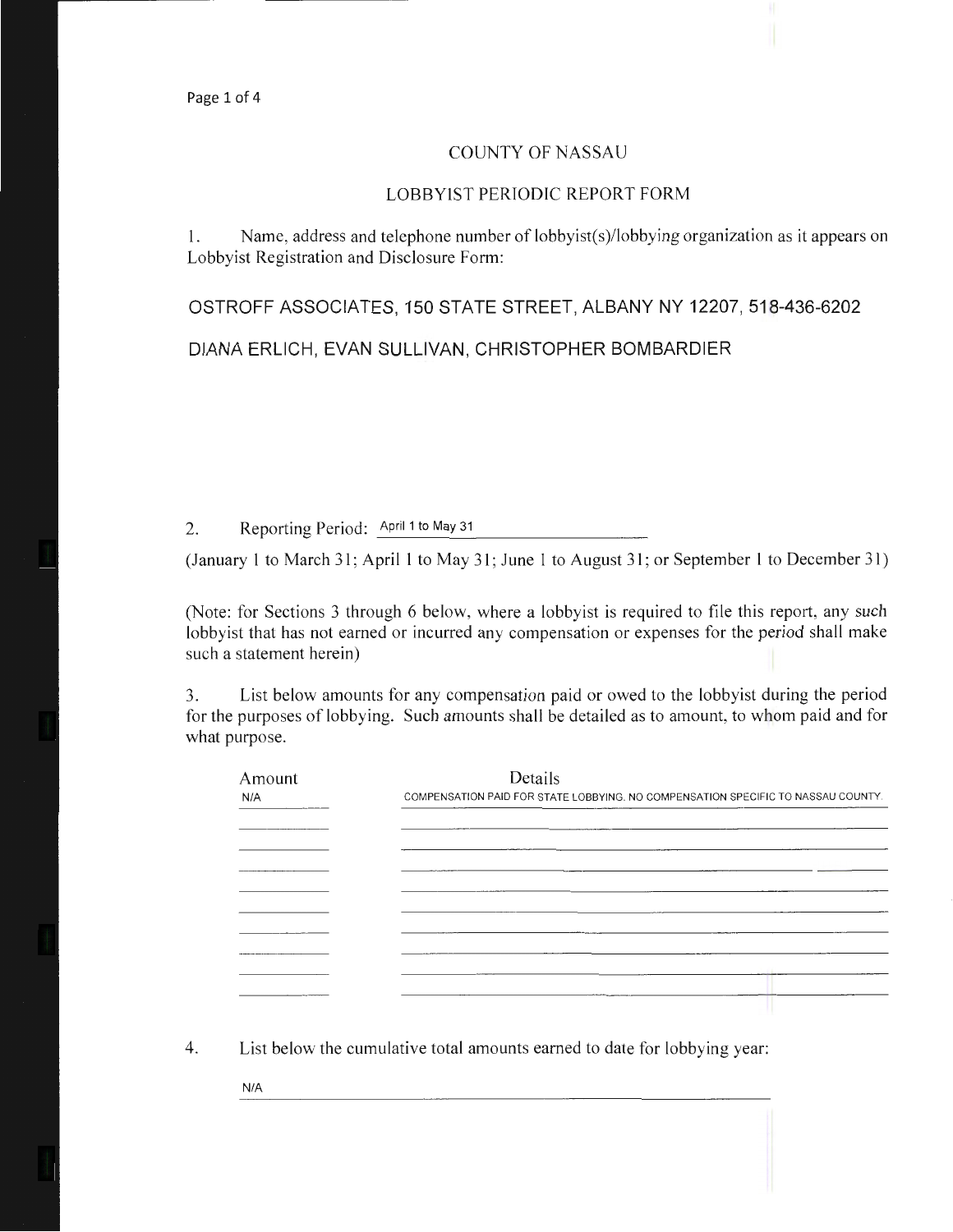Page 2 of 4

5. List below amounts for any expenses expended or incurred by the lobbyist during the period for the purposes of lobbying. Such amounts shall be detailed as to amount, to whom paid and for what purpose.

| Amount | Details |
|--------|---------|
| N/A    | N/A     |
|        |         |
|        |         |
|        |         |
|        |         |
|        |         |
| ______ |         |
|        |         |
|        |         |
|        |         |
|        | ------  |

6. List below the cumulative total amounts expended to date for lobbying year:

N/A

(In lieu of completing 7 through 10 below, you may attach a copy of your Lobbyist Registration and Disclosure Form, provided the information has not changed.)

7. List whether and where the lobbyist(s)/lobbying organization is registered as a lobbyist (e.g. Nassau County, New York State):

## NEW YORK STATE, NEW YORK CITY, NASSAU COUNTY

8. Name, address and telephone number of client(s) by whom, or on whose behalf, the lobbyist is retained, employed or designated.

American Traffic Solutions, Inc. 1330 West Southern Avenue, Suite 101 Tempe, Arizona 85282 (480) 596-4673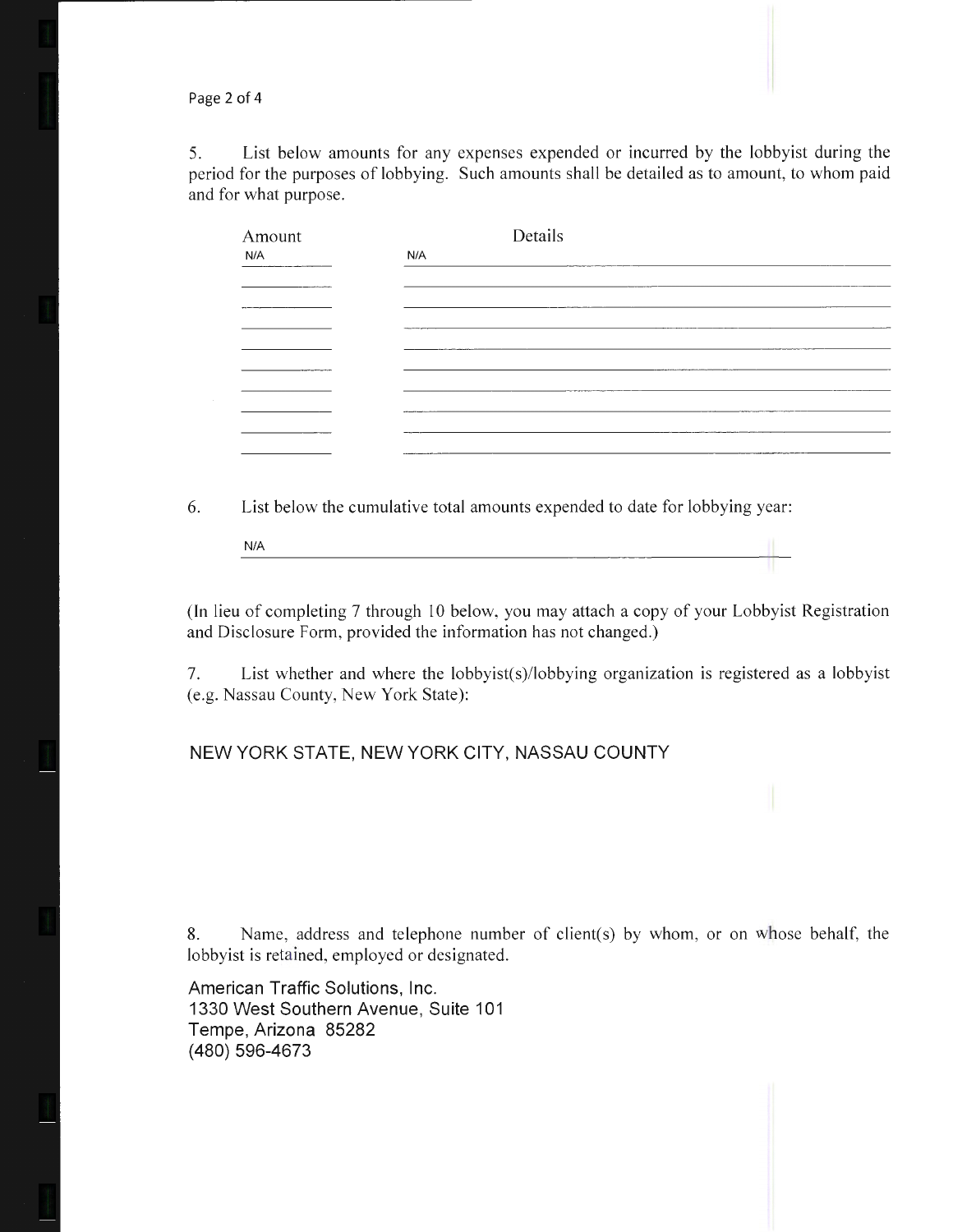Page 3 of 4

Covanta Energy, LLC 445 South Street Morristown, NJ 07960 Phone: 732-274-1400

lAC 555 West 18th Street, New York, NY 10011 212-314-7334

9. Describe lobbying activity conducted, or to be conducted, in Nassau County, and identify client(s) for each activity listed, during the Reporting Period.

N/A

10. The name of persons, organizations or governmental entities before whom the lobbyist has lobbied during the period.

N/A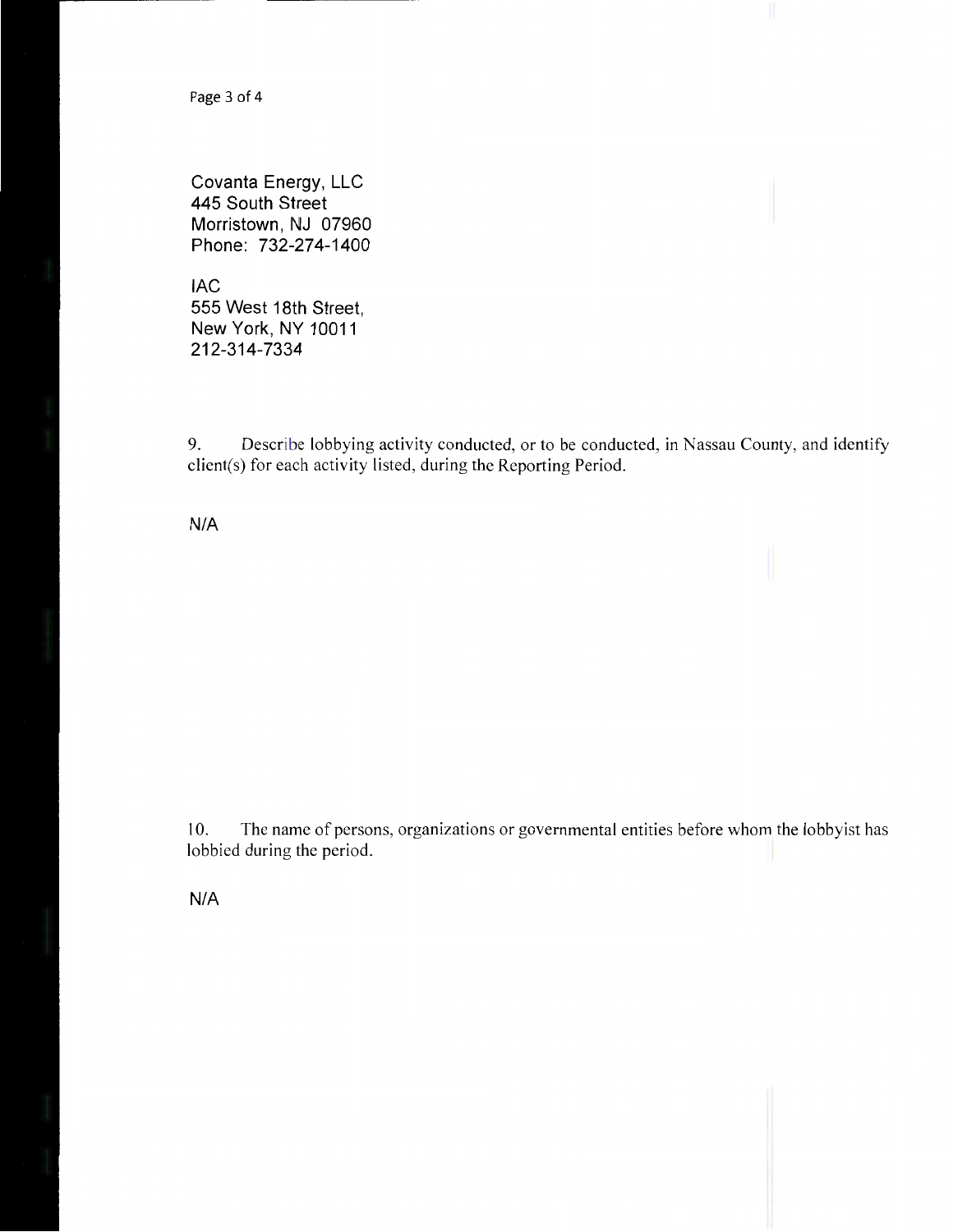Page 4 of 4

I understand that copies of this form will be sent to the Nassau County Department of Information Technology ("IT") to be posted on the County's website.

I also understand that upon termination of retainer, employment or designation I must give written notice to the County Attorney within thirty (30) days of termination.

VERIFICATION: I certify that all statements made on this statement are true, correct and complete to the best of my knowledge and belief and I understand that the willful making of any false statement of material fact herein will subject me to the provisions of law relevant to the making and filing of false instruments and will render such statement null and void.

Erwalenberr

 $Erin$  Watuber

Queestor of Compliance

| Dated: 7/3/2019              |     | Signed:     |
|------------------------------|-----|-------------|
|                              |     | Print Name: |
|                              |     | Title:      |
| <b>STATE OF NEW YORK</b>     |     |             |
| <b>COUNTY OF NASSAU</b>      | SS: |             |
| Sworn to before me this $34$ |     |             |
| Day of July                  |     | $, 2014$ .  |
| Chanter fox Purnant          |     |             |
| NOTARY PUBLIC                |     |             |

CHANTEL JVL BURNASH NOTARY PUBLIC-STATE OF NEW YORK No. 01 BU6345281 Qualified In Albany County My Commission Expires 07-25-2020